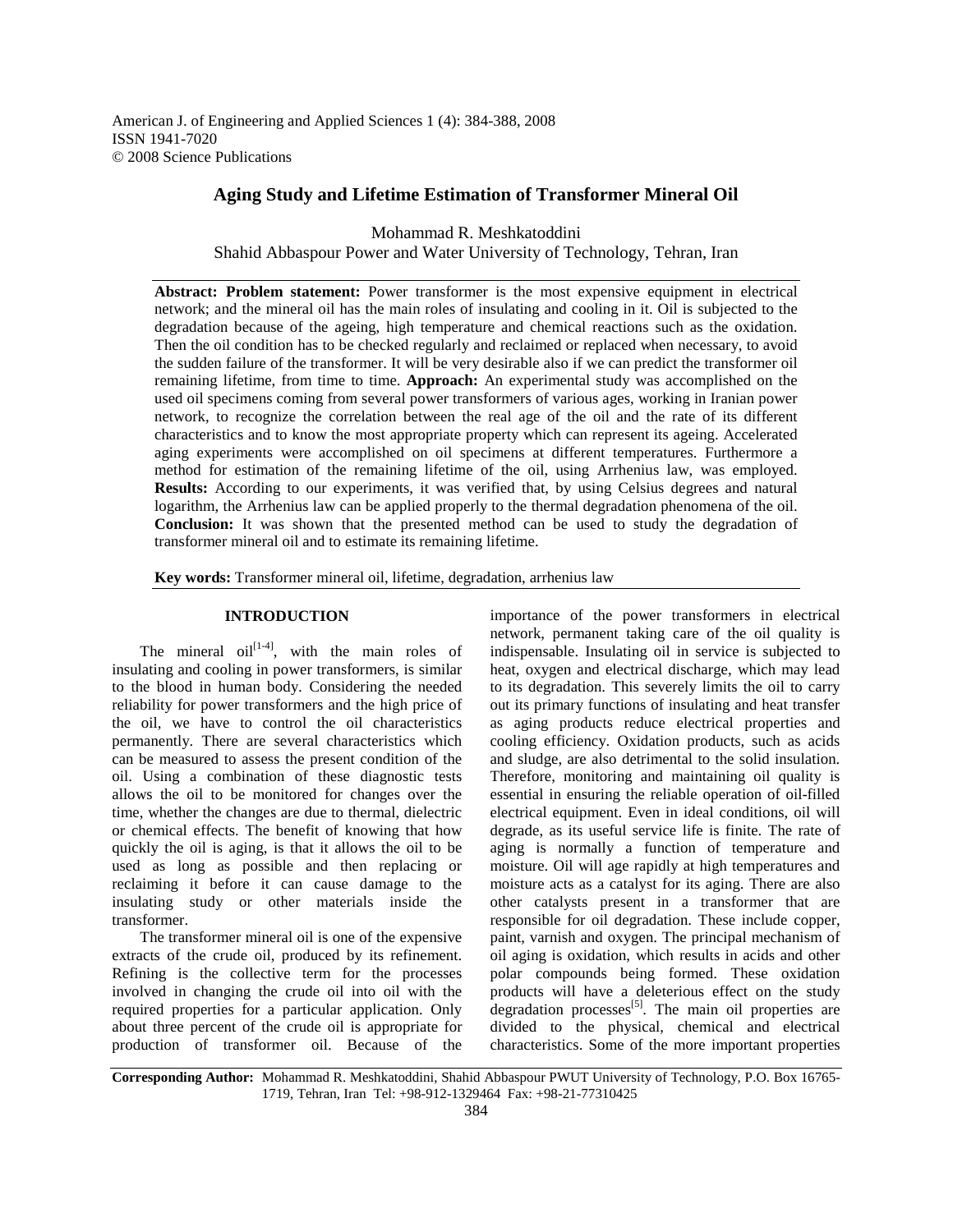of the oil are viscosity, specific gravity, flash point, oxidation stability, total acid number, breakdown voltage, dissipation factor, volume resistively and dielectric constant. Briefly, the mineral oil, when subjected to thermal and electrical stresses in an oxidizing atmosphere, gradually loses its stability and becomes decomposed and oxidized, its acidity increases and finally begins to produce mud. This is the degradation mechanism of the oil. In fact the aging mechanisms of oil are complicated. In general oxygen reacts with certain hydrocarbons by a free radical process, which generates hydroperoxydes. Hydro peroxides are not stable and decompose to form ketones and water. Ketones can be oxidized further to form carboxylic acids or cleaved to make aldehydes. The presence of hydroxyl groups will result in the production of alcohols and phenols. Most oxidation products will have a negative effect on the electrical properties of the oil. The carboxylic acids that are produced will either dissolve in the oil or volatilize into the headspace. Dissolved acids may cause damage to the paper and copper windings, while volatile acids corrode the top of the unit. As a result, all of the necessary conditions exist properly in a power transformer for the degradation of the oil. An important part of the oil degradation is caused by air in contact with the heated oil in the apparatus, which by oxidation results in the oil degradation. Hot cellulose is also a source of oxygen. Moisture is generated at temperature of over 80°C from deterioration of the oil and study generates moisture above 170°C. Hydrogen is generated from degradation of the oil at temperatures above 120°C and study generates hydrogen at temperatures over 140°C. Carbon monoxide and dioxide are generated significantly in the aged oil at temperatures greater than  $110^{\circ}C^{[5-7]}$ .

# **MATERIALS AND METHODS**

 To check the quality of used oil and its suitability for further use, different standards such as IEC60628, IEC60422, IEC60074, IEC60156, IEC60296, IEC60567 and IEEEstd64 are employed. The most common standard for evaluating used oil is IEC 60422. In this study, the electrical experiments and chemical tests were performed according to IEC standard.

 To measure the dielectric constant (relative permittivity,  $\varepsilon_r$ ), dissipation factor (loss tangent, tan $\delta$ ) and specific resistance  $(\rho)$ , a Tettex AG apparatus with capacitive guard ring and a BM11 type MEGGER were used. To measure the oil dissipation factor, the equipment vessel was warmed up to 90°C. The breakdown voltage test was performed by means of a Baur equipment with a 2.5 mm electrode gap.

**Experimental procedure:** We chose nine operating oil-immersed power transformers, from the same manufacturing company and of the same geographic zone, all of them filled with naphtenic-based mineral oil. Oil taken from these transformers plus unused oil constituted our 10 groups of specimens. The loss tangent (dissipation factor), dielectric constant, breakdown voltage, specific resistance, viscosity, flash point, acidity (neutralization number) and density of the specimens were measured; and the evolution of these characteristics, with respect to their present real age, was studied.

#### **RESULTS**

 In Fig. 1-7 we can observe the variation of the oil characteristics of the oil specimens versus the real age of the concerning transformer.

 As it can be seen from Fig. 1-3, oil density, flash point and permittivity do not have a great and obvious correlation with their age. So they can not be considered as good criterions to represent the oil degradation caused by ageing.



Fig. 1: Density of the oil specimens taken from transformers of various ages



Fig. 2: Variation of flash point of the oil specimens taken from transformers of different ages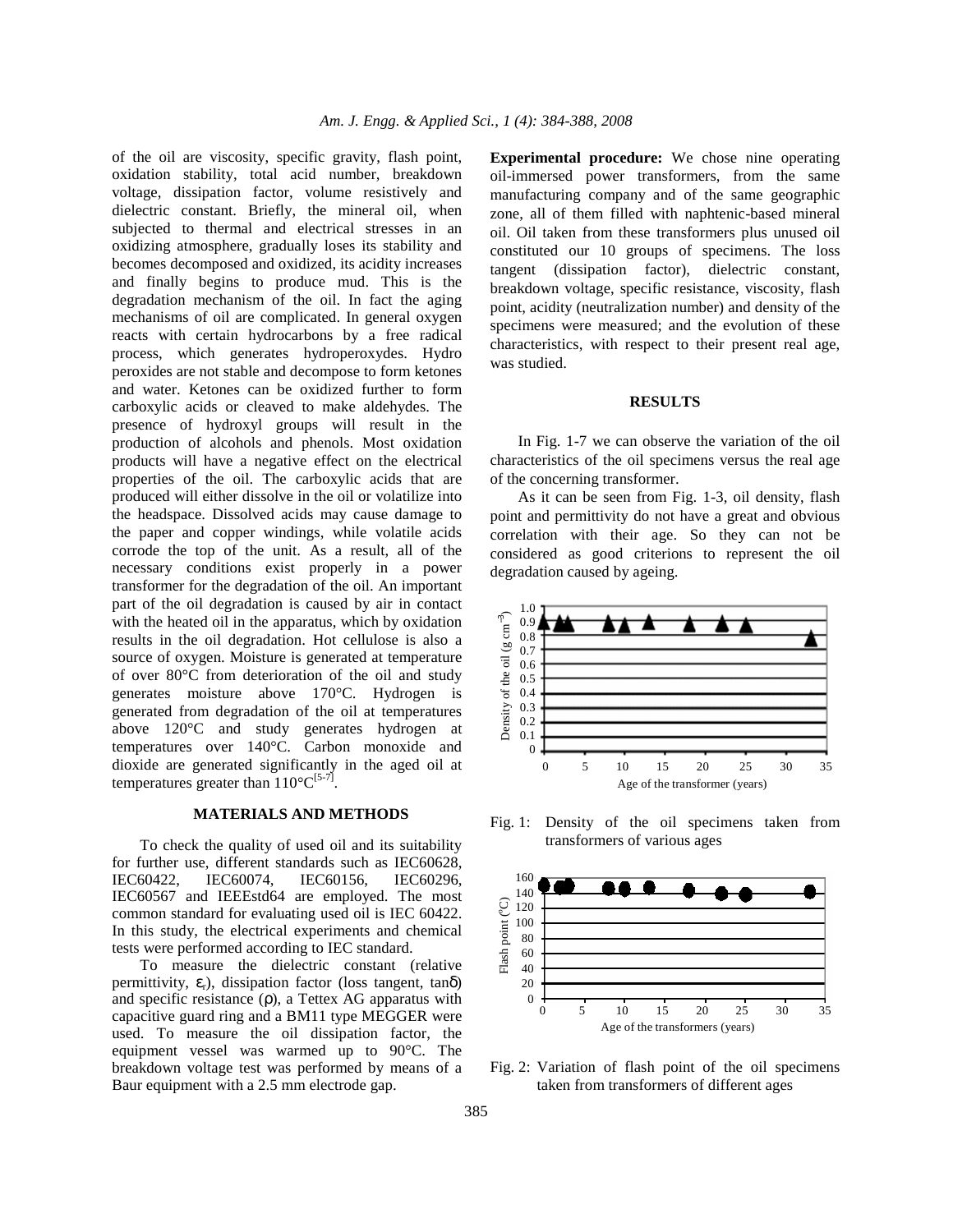

Fig. 3: Relative permittivity of the oil specimens coming from transformers of various ages



Fig. 4: Breakdown voltage of the oil specimens from transformers of different ages



Fig. 5: Dissipation factor of the oil specimens from transformers of various ages



Fig. 6: Viscosity of the oil specimens from transformers of various ages

 According to Fig. 4, breakdown voltage can not also represent the oil degradation. From the literature we know that this characteristic depends essentially on the water content, suspended particles and cleanliness of the  $\text{oil}^{[1,2]}$ .



Fig. 7: Specific resistance of the oil specimens from transformers of various ages

 As Fig. 5 and 6 demonstrate, dissipation factor and viscosity of the oil increase during the service time. So their evolution can be considered as an aging sign. Figure 7 shows that the oil resistivity decreases in the time and consequently its evolution can be considered too as a sign of the aging. But as we know from the literature, tan δ and resistivity also depend seriously on the oil humidity, suspended particles and dirt of oil and can change significantly by filtering and heating<sup>[7-9]</sup>.

 Of course by examination of the experimental results, we find that the variation of several characteristics such as the resistivity, dissipation factor, density, viscosity and flash point with the oil ageing has a logical meaning. But the acidity measurements showed that the most certain and clear change in the oil characteristics, as it ages, takes place in its acidity. A characteristic called as Total Acid Number (TAN) is defined to show the acidity of the oil. TAN is the milligrams of 0.1 normal KOH, which is needed for neutralizing the acidity of 1 g oil. The experiments showed that increasing in acidity is a certain sign of the oil degradation and no physical treatment can significantly lower it.

 To have more reasonable proof for this result, acidity measurement tests were done on 43 operating power transformers of different ages, up to 29 years old. They were belonging to a company other than the owner of the nine previous transformers of the first step of the research. All of these transformers were installed in the same region.

 In Fig. 8 total acidity number of the oil specimens taken from these transformers is observed. Figure 8 demonstrates a very good correlation between the real age of the oil and its acidity, which shows that the acidity can be considered as a very good criterion for the age of the oil.

**Accelerated aging of the oil specimens:** The Arrhenius law is a mathematical empiric law, which concerns to the influence of the temperature on velocity of the chemical reactions. According to this rule,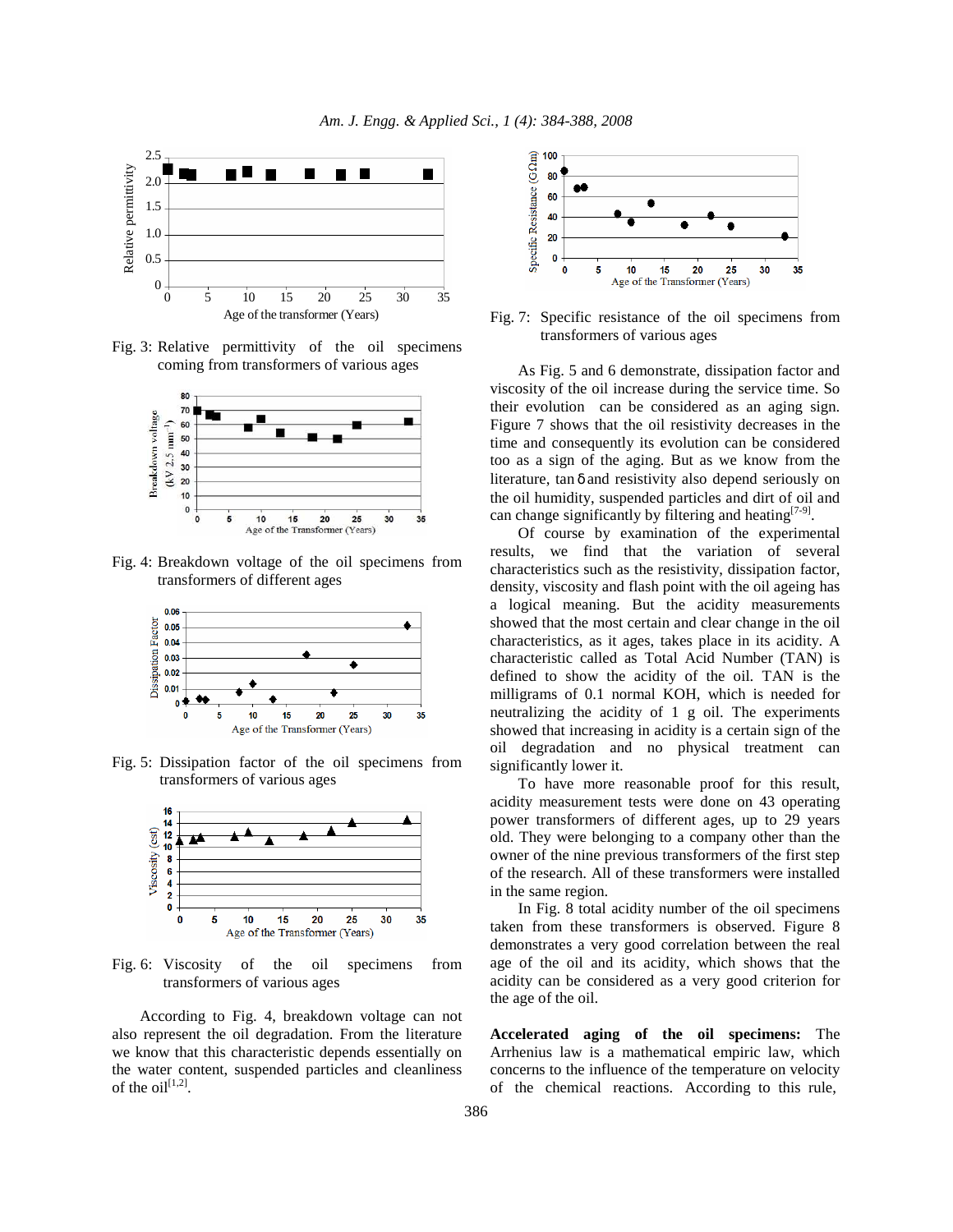

Fig. 8: Acidity of the oil specimens taken From 43 power transformers of various ages

reactions are generally dependent on the temperature and the following relation can express the reaction time:

$$
t = A * e^{\frac{B}{T}}
$$
 (1)

Where:

 $t =$ The time

- $T =$ The temperature
- A and  $B =$  The experimental constants which are based on the reacting materials, reaction conditions and the system of units[8-9]

 For example, accelerated aging tests have been accomplished on insulating study and pressboard by Montsinger during 70 weeks at the temperatures ranging from 7-110°C, by Dakin during 100 weeks at the temperatures of 100-135°C, by Shroff during 16 weeks at the temperatures of 110-140°C, by Moser during 57 weeks at the temperatures of 90-135°C and again by Moser during 3 weeks at the temperatures of 145-190°C and finally by Oomen during one week at the temperatures of 120-180°C. All these experiments have proved the validity of the Arrhenius law for the degradation phenomena of the insulating study and pressboard.

#### **DISCUSSION**

 To verify the eventual validity of the Arrhenius law for the aging phenomenon of the mineral oil, we accomplished accelerated aging tests. The aging conditions were implied on oil specimens at different temperatures. The spent time at that temperature to reach the specified degradation level was noted as the specimen's lifetime. Then we plotted the logarithm of the lifetime against 1/T. Doing this procedure, if the points obtained from the experimental data on this diagram were constituting a straight line, we could conclude that this degradation phenomenon is in accordance with the Arrhenius law, because by taking



Fig. 9: Arrhenius diagram for accelerated aging an oil specimen at different temperatures

logarithm from both sides of relation (1), we will have  $ln(t)$  as a linear function of  $1/T$ . Thus, by using the extrapolation method, we shall be able to estimate the oil remaining lifetime at ordinary service temperature.

 We had to be careful that the aging temperatures must be neither too separated nor too high. In other words we have to keep the aging temperatures close together as much as possible and below a certain limit to avoid a probable change in the nature of reaction. If not, data coming from the experience could not be so good to be used for extrapolation to estimate the oil remaining lifetime at its service temperature. Mineral oil is classified as a class-A insulation, whose maximum working temperature is 105°C. Then the oil aging temperature has to be high enough to keep the aging time reasonably short.

 Thus we completed the accelerated aging tests on transformer oil specimens, to verify the validity of the Arrhenius law in the oil degradation phenomena. Having verified this validity, we can use this law for estimation of the remaining lifetime of our transformer oil specimens, given from different operating transformers, to predict their remaining lifetime. For this aim, we put the oil samples in closed receptacles in a temperatureregulated furnace at different temperatures and continued the aging process, measuring from time to time their characteristics, till the measured quantities passed the critical limits. We took the acidity number as the main criterion to show the degradation. The critical acidity number was assumed as 0.3 milligram KOH to neutralize one gram of oil.

 The aging was accomplished at three different temperatures of 140, 150 and 160°C. As an example for the results, the oil specimens of a 230 kV, 18 years old power transformer, reached to our degradation criterion limit, the acidity number equal to 0.3 mgKOH  $gOiI^{-1}$ , respectively, after 145 h at 140°C, 100 h at 150°C and 66 h at 166°C. Bringing the results on Arrhenius diagram, as shown in Fig. 9 we observed that the degradation time and the applied temperatures form